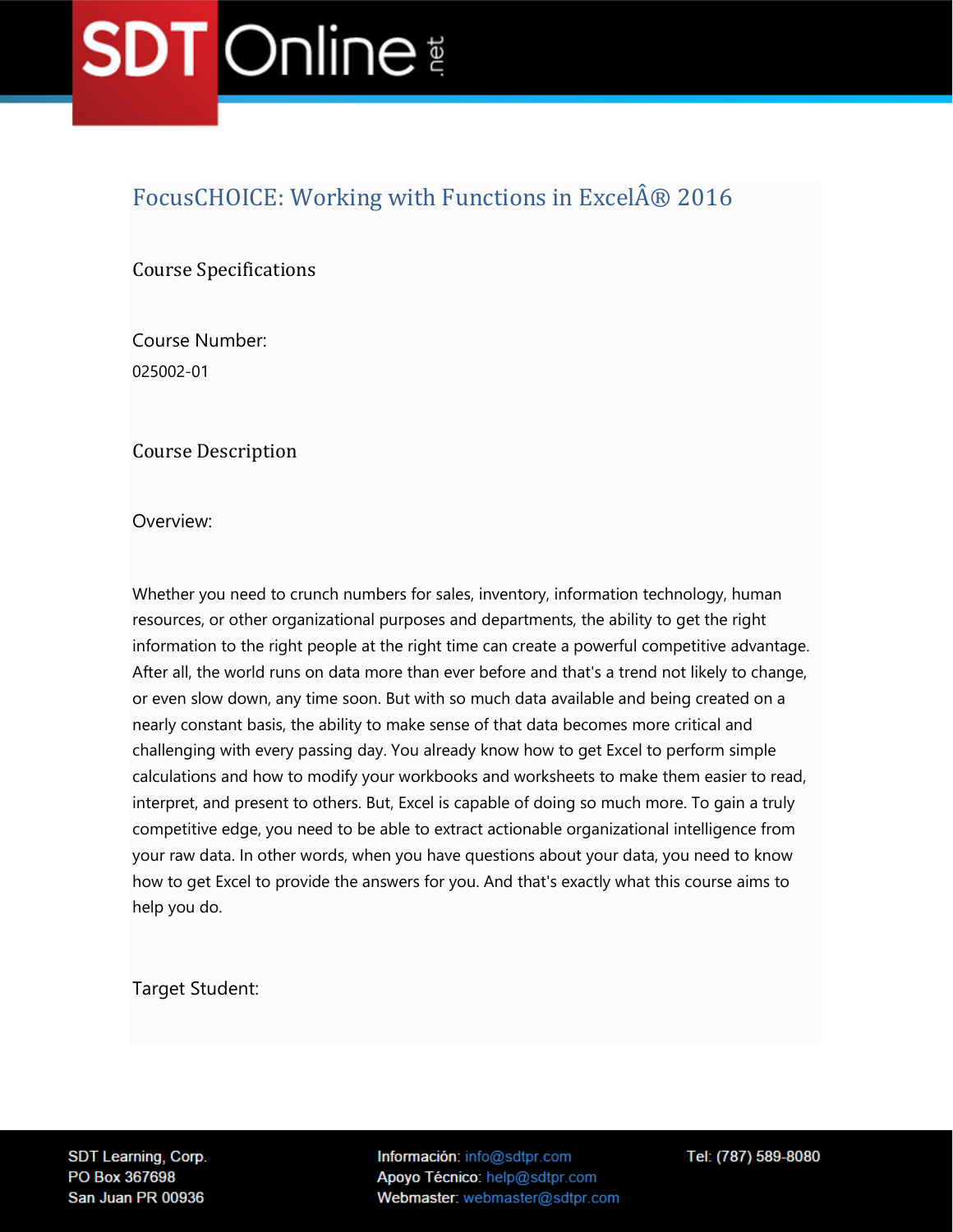This course is designed for students who already have foundational knowledge and skills in Excel 2016 and who wish to begin taking advantage of some of the higher-level functionality in Excel to analyze and present data.

#### Course Content

Lesson 1: Working with Functions

#### **Topic A: Work with Ranges**

- Cell and Range Names
- Names and the Name Box
- The New Name Dialog Box
- The Create from Selection Command
- The Name Manager Dialog Box
- How to Name and Edit Ranges
- Naming and Editing Ranges
- Cell and Range Names in Formulas
- Manually Entering Cell or Range Names
- The Use in Formula Command Method
- The Formula AutoComplete Method
- How to Use Defined Names in Formulas and Functions
- Using Defined Names in a Formula

SDT Learning, Corp. PO Box 367698 San Juan PR 00936

Información: info@sdtpr.com Apoyo Técnico: help@sdtpr.com Webmaster: webmaster@sdtpr.com Tel: (787) 589-8080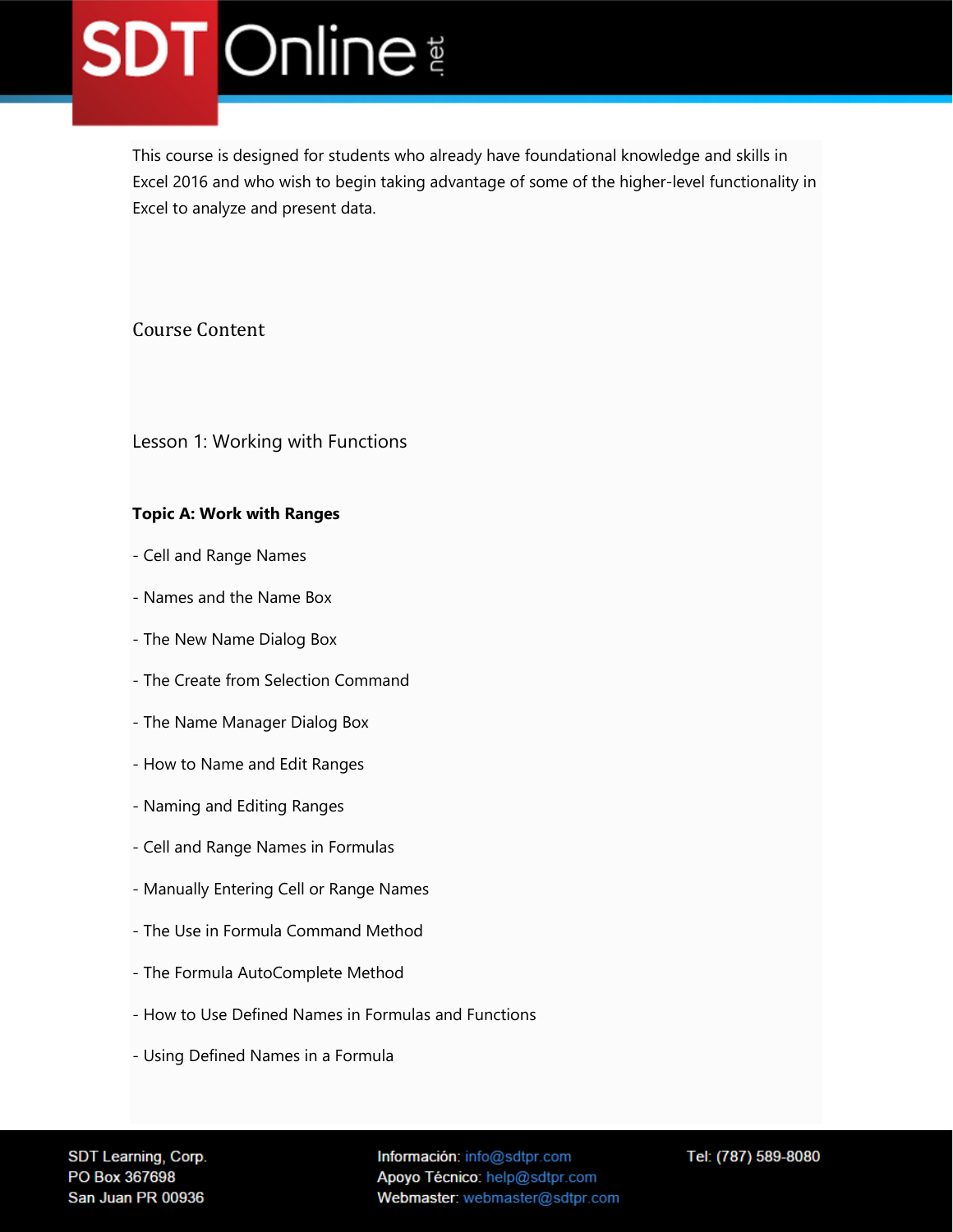#### **Topic B: Use Specialized Functions**

- Function Categories
- The Excel Function Reference
- How to Locate Functions by Using the Excel Function Reference
- Comparison Operator Basics
- Function Syntax
- Automatic Workbook Calculation
- How to Use Specialized Functions
- Locating and Using Specialized Functions

#### **Topic C: Work with Logical Functions**

- Logical Functions
- Logical Values
- Comparison Operators
- IF Function
- AND Function
- OR Function
- NOT Function
- Working with Logical Functions
- Nesting
- Nested Function Syntax
- Guidelines for Combining Functions
- Combining Functions

SDT Learning, Corp. PO Box 367698 San Juan PR 00936

Información: info@sdtpr.com Apoyo Técnico: help@sdtpr.com Webmaster: webmaster@sdtpr.com Tel: (787) 589-8080